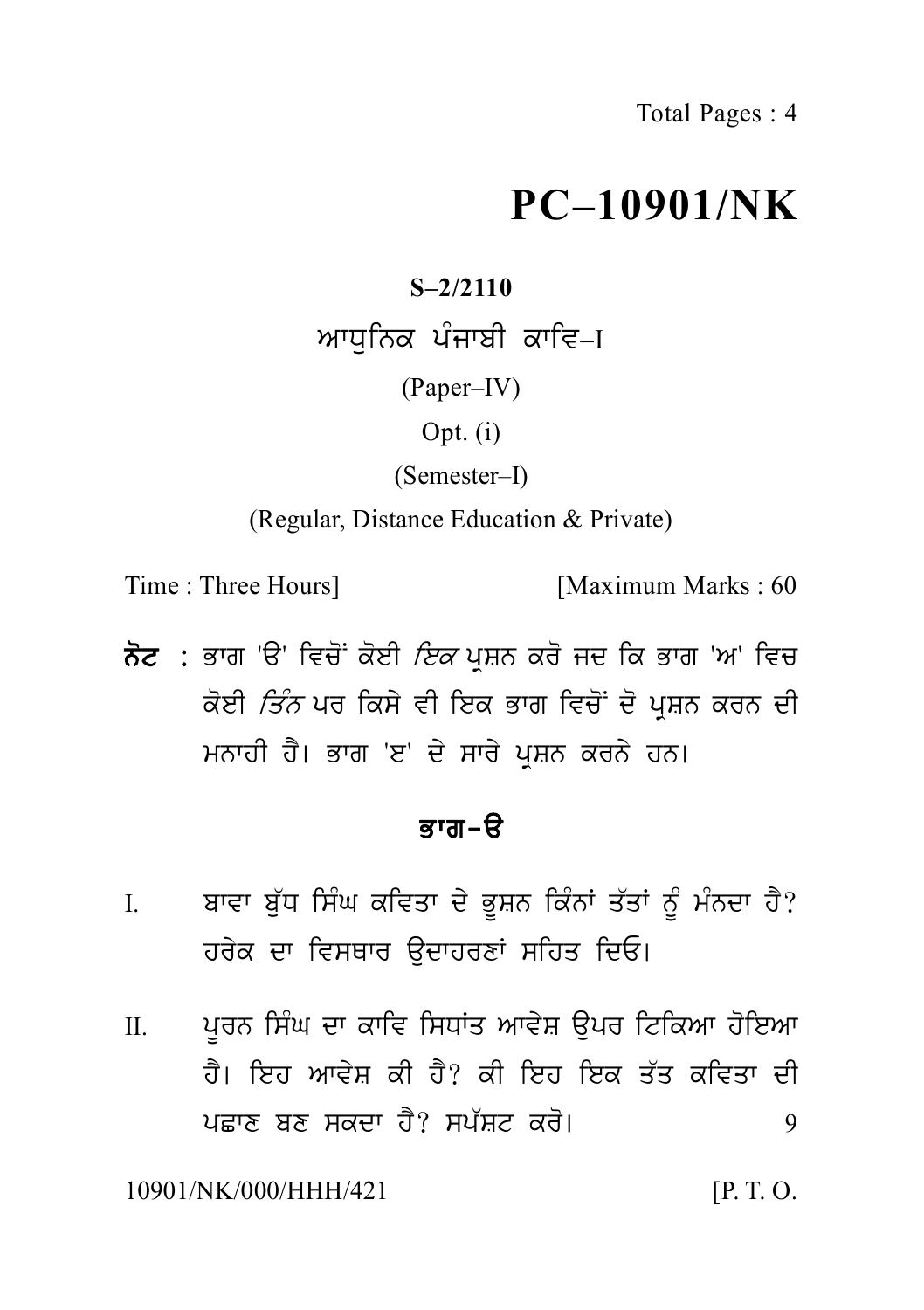#### ਭਾਗ–ਅ

 $M-1$ 

- "ਪੂਰਨ ਨਾਥ ਜੋਗੀ' ਕਵਿਤਾ ਵਿਚ ਪ੍ਰੋ: ਪੂਰਨ ਸਿੰਘ ਵਿੱਛਰਾਂ ਦੇ  $III.$ ਪਾਤਰ ਉਪਰ ਧਿਆਨ ਵਧੇਰੇ ਕੇਂਦਿਤ ਕਰਦਾ ਹੈ, ਟਿੱਪਣੀ ਕਰੋ।
- ਪ੍ਰੋ. ਪੂਰਨ ਸਿੰਘ ਦੀ ਪੰਜਾਬੀ ਕਵਿਤਾ ਨੂੰ ਦੇਣ ਬਾਰੇ ਆਪਣੇ IV. ਵਿਚਾਰਾਂ 'ਤੇ ਜਾਣੂ ਕਰਾਓ। ਆਧਾਰ 'ਖੁਲ੍ਹੇ ਮੈਦਾਨ' ਨੂੰ ਬਣਾਓ।

## $M-2$

- ਬਾਵਾ ਬਲਵੰਤ ਦੀ ਕਾਵਿ ਚੇਤਨਾ ਉਪਰ ਪਏ ਵੱਖ-ਵੱਖ ਪਭਾਵਾਂ  $V_{\cdot}$ ਦੀ ਨਿਸ਼ਾਨਦੇਹੀ ਕਰੋ। ਮਿਸਾਲਾਂ 'ਕਾਵਿ ਸਾਗਰ' ਵਿਚ ਦਿਓ।
- ਬਾਵਾ ਬਲਵੰਤ ਸੰਤਲਿਤ ਪਵਿਰਤੀ ਵਾਲਾ ਕਵੀ ਹੈ ਜਿਸ ਵਿਚ **VI** ਸਨਾਤਨਤਾ ਤੇ ਆਧਨਿਕਤਾ, ਪਰੰਪਰਾ ਤੇ ਨਵੀਨਤਾ, ਕਲਪਨਾ ਤੇ ਯਥਾਰਥ, ਬੱਧੀ ਤੇ ਭਾਵ, ਵਸਤ ਤੇ ਰਪ ਸਭ ਸੰਤਲਨ ਵਿਚ ਆ ਖਲੋਂਦੇ ਹਨ।

## $M-3$

ਕਵੀ ਵਧੇਰੇ ਲਹਿਰਾਂ ਦੇ ਪਭਾਵ ਅਧੀਨ ਲਿਖਦਾ ਹੈ ਕੀ 'ਸਨੇਹੜੇ' VII. ਕਾਵਿ ਸੰਗੁਹਿ ਸਮਾਨ ਲਹਿਰ ਦੀ ਦੇਣ ਹੈ? ਵਿਚਾਰ ਪੁਗਟ ਕਰੋ।

#### 10901/NK/000/HHH/421  $\mathcal{D}_{\alpha}$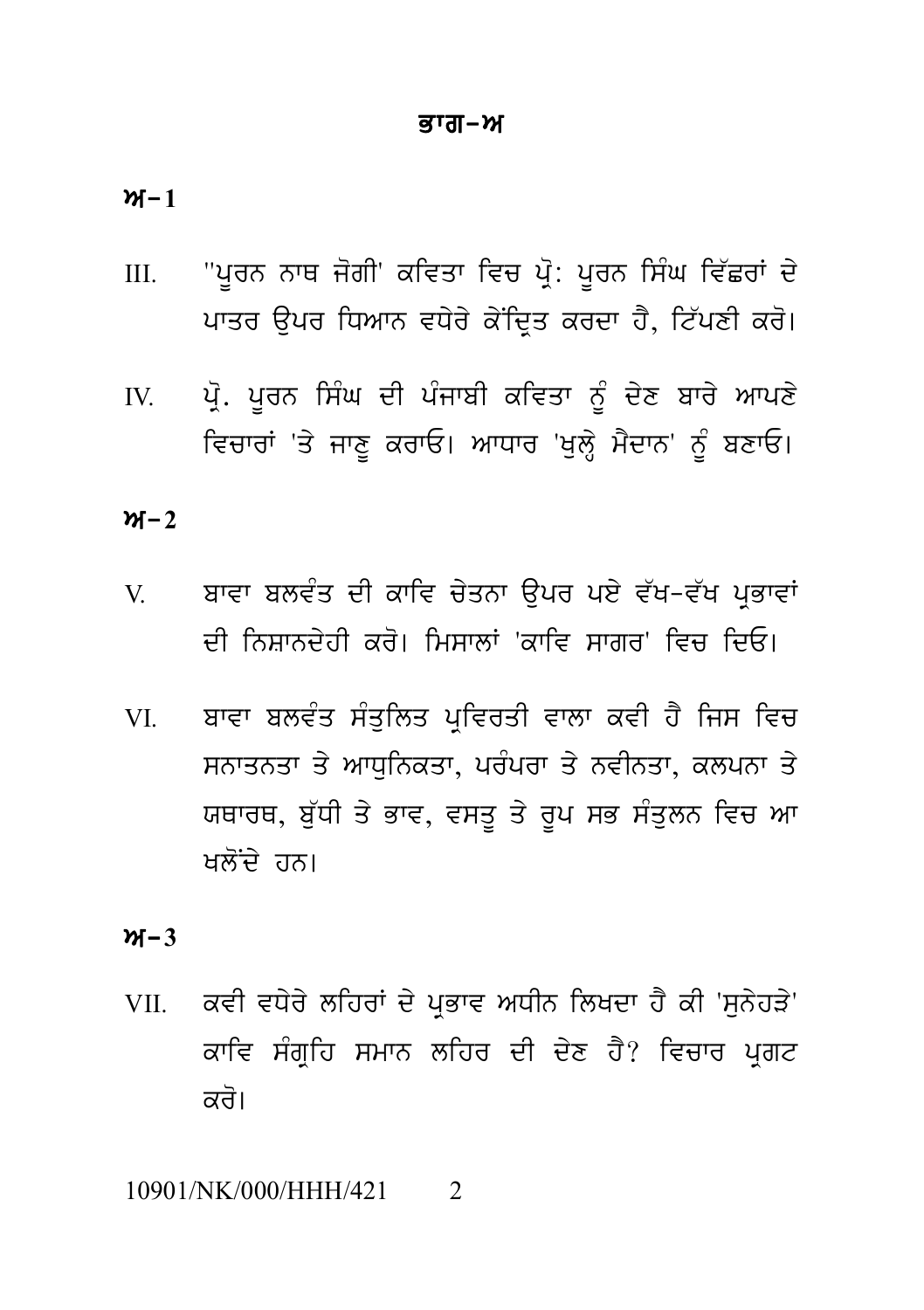VIII. 'ਸਨੇਹੜੇ' ਇਸ ਕਾਵਿ ਸੰਗਹਿ ਦੀ ਸਭ ਤੋਂ ਲੰਮੇਰੀ ਕਵਿਤਾ ਹੈ। ਇਸ ਦਾ ਆਲੋਚਨਾਤਮਕ ਅਧਿਐਨ ਪੇਸ਼ ਕਰੋ।

 $M - 4$ 

- 'ਹਾਸੀਏ ਦੇ ਹਾਸਲ' ਵਿਚ ਸੰਕੁਲਿਤ ਕਵਿਤਾ ਪੰਜਾਬ ਵਿਚ ਚਲੀਆਂ  $IX$ ਰਾਜਨੀਤਿਕ, ਸਮਾਜਕ ਲਹਿਰਾਂ ਦੀ ਦੇਣ ਕਹੀ ਜਾ ਸਕਦੀ ਹੈ। ਇਸ ਕਥਨ ਨਾਲ ਸਹਿਮਤੀ ਜਾਂ ਅਸਹਿਮਤੀ ਪਗਟ ਕਰੋ।
- ਧਰਮ ਨਿਰਪੱਖਤਾ, ਤਰਕ, ਸਥਾਪਤੀ ਦਾ ਵਿਰੋਧ, ਆਰਥਿਕ ਸ਼ਕਤੀ  $X$ ਆਦਿ ਲੱਵਣ 'ਹਾਸੀਏ ਦੇ ਹਾਸਲ' ਵਿਜਲੀ ਕਵਿਤਾ ਵਿਜੋਂ ਲੱਕਦੇ ਹਨ। ਕੀ ਤਸੀਂ ਇਸ ਕਥਨ ਨਾਲ ਸਹਿਮਤ ਹੋ? ਸਪਸ਼ਟ ਕਰੋ।  $9 \times 3 = 27$

#### ਭਾਗ–ੲ

- ਹੇਠ ਲਿਖੇ ਸਾਰੇ ਪਸ਼ਨਾਂ ਦੇ ਉੱਤਰ ਸੰਖੇਪ ਵਿਚ ਦਿਓ :  $X<sub>I</sub>$ 
	- ਬਾਵਾ ਬੱਧ ਸਿੰਘ ਕਵਿਤਾ ਲਈ ਕਿਸ-ਕਿਸ ਵਸਤ ਦੀ  $\mathbf{1}$ . ਲੋਤ ਦੱਸਦਾ ਹੈ?
	- ਬਾਵਾ ਬੱਧ ਸਿੰਘ ਕਵਿਤਾ ਵਿਚ ਪਦਾਂ ਦੀ ਤਰਤੀਬ ਬਹਤ  $\overline{2}$ ਮਹੱਤਵਪਰਣ ਮੰਨਦਾ ਹੈ। ਕਿੳਂ?
	- 'ਹੰਸ ਚੋਗ', 'ਕੋਇਲ ਕੁ' ਅਤੇ 'ਬੰਬੀਹਾ ਬੋਲ' ਪਸਤਕਾਂ  $3<sub>1</sub>$ ਕਿਸ ਲੇਖਕ ਦੀਆਂ ਹਨ?

10901/NK/000/HHH/421  $[P, T, O]$  $\mathbf{3}$